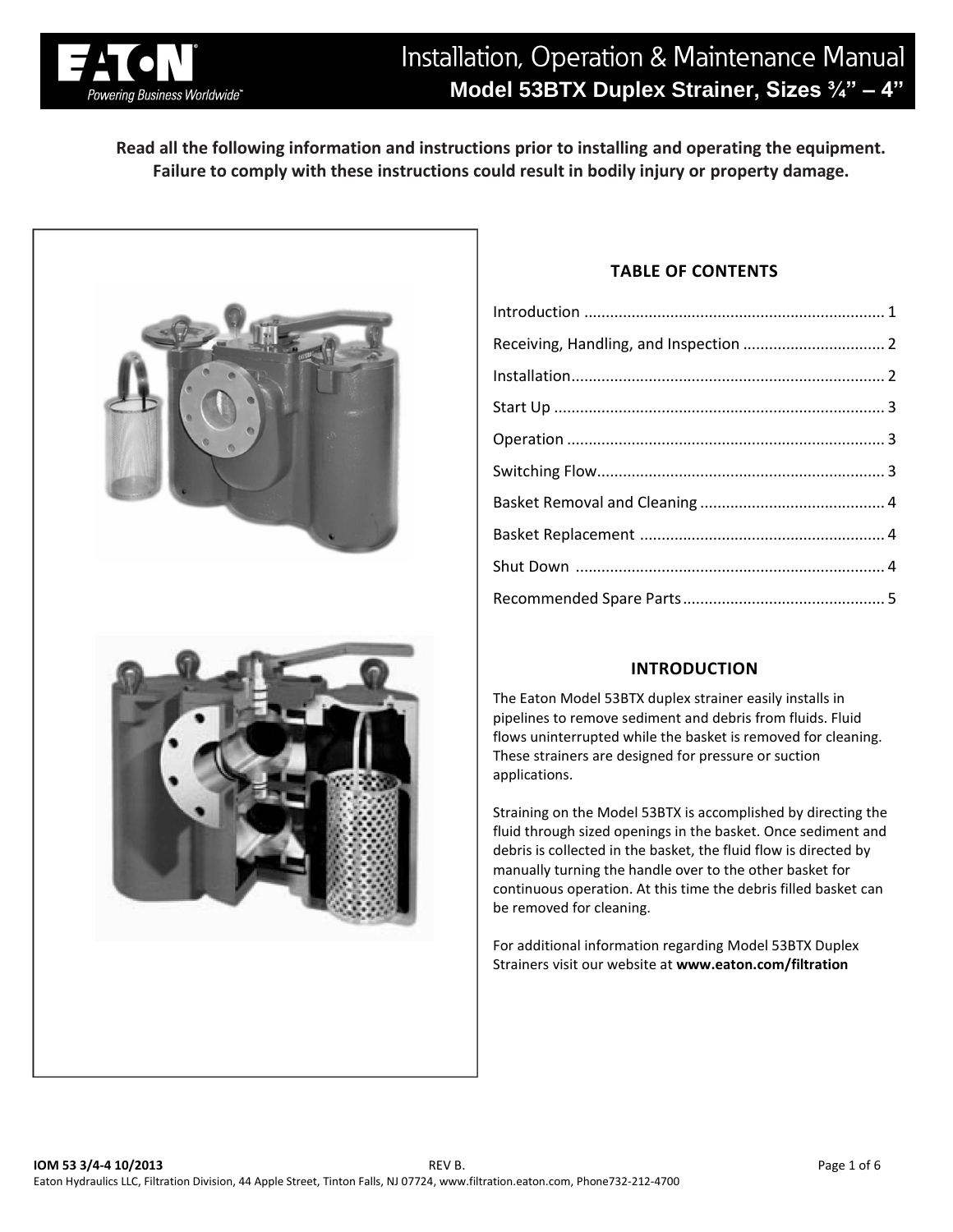

## **RECEIVING, HANDLING, AND INSPECTION**

- 1. Unpack the strainer and inspect for damage occurring during transit. Report damage to the carrier. If the strainer is not installed immediately, see "**Storage"** instructions.
- 2. Remove any preservatives with solvent-dampened cloths. Exercise care when using solvent and follow solvent manufacturer's instructions.
- 3. Verify that the rating of the strainer is greater than or equal to the maximum pressure and temperature of the installation.
- 4. Open each basket well cover by turning the eye nut counterclockwise to end of studs. Lift cover up by the tabs until cover is free of basket well and rotate cover counterclockwise, clearing the basket well.
- 5. Remove all flange or nozzle protectors. Check the inside of the body for any foreign or loose material that could be carried downstream when fluid is introduced into the strainer. Install the strainer baskets. Reset the covers by reversing procedure above. To tighten, turn eye nuts clockwise until the cover is seated and secured at the top of the basket well.
- 6. The cover to basket handle contact holds the baskets in place. If the basket handle is not in contact with the cover, bend the handle to a higher position to insure greater compressions when cover is seated.

## **STORAGE**

Replace protective wrap, flange protectors etc. that may have been removed during receiving, handling and inspection. Store the strainer in a clean, dry environment.

#### **INSTALLATION**



**CAUTION:** Before installation, review the application and chemical compatibility of the process fluid to all the materials of construction and components of the strainer.

## **INSTALLATION (CONTINUED)**

1. Remove protective wraps, caps, plugs etc. before installing the strainer. Be sure to inspect cover gasket or O-ring for possible damage and replace as required. Position the strainer in the pipeline so that the fluid enters the connection marked "IN" or "INLET."



**CAUTION:** To lift flanged duplex strainers, put slings under the inlet and outlet connections and secure above strainer. To lift duplex strainers with threaded connections, put slings under the

center body section and secure above strainer.

- 2. Be sure sufficient clearance is provided for easy opening of the cover and removal of the basket. Refer to the Sales Drawing for removal clearances. Support the strainer to a firm foundation by using the footpads. Refer to sales drawing for footpad layout.
- 3. Connect the strainer to the pipeline. On flanged strainers, be sure to use the same type of flange faces. **Do not bolt a raised face flange to a flat face flange.** Be sure flange gaskets are in place and fasteners are tight.
- 4. On threaded strainers with other line connections, use standard piping practice when installing the strainer.



**CAUTION:** Duplex strainers are not designed to be anchor supports in the piping line. Be sure to properly support process piping on both sides of the strainer. Use care to prevent piping forces and movements from acting on the strainer connections. Damage may occur to the strainer if improperly connected.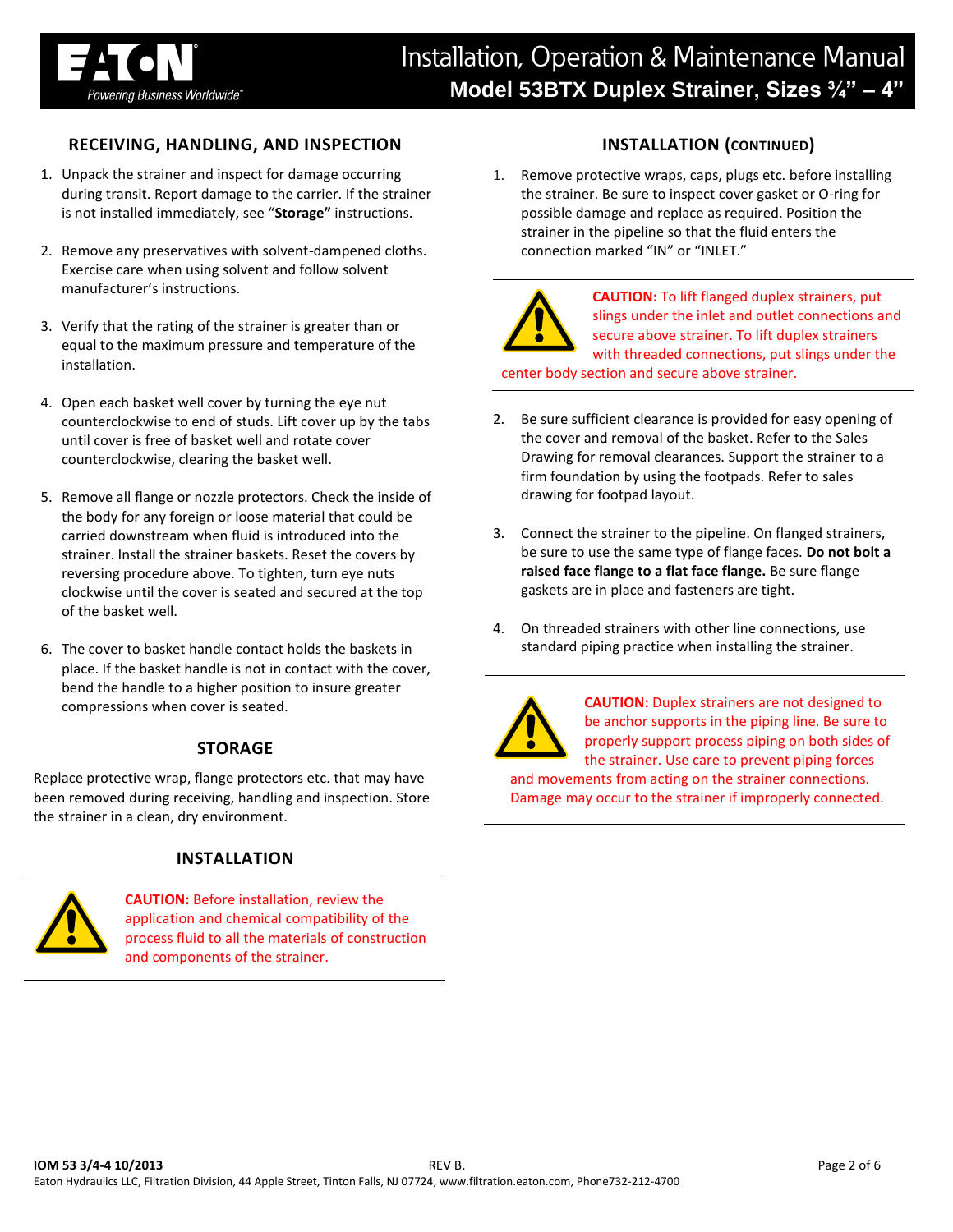

## **INSTALLATION (CONTINUED)**

Eaton recommends that basket well drain plugs be removed and pressure equalizer valves with a drain valve be installed (standard on 4" size) see Figure 1.



Figure 1

Eaton also recommends replacing each cover plug with a vent valve and piping to a safe area. See Figure 2.





Pressure gauges near the strainer inlet and outlet are required to determine differential pressure across the strainer and cleaning frequency. Pressure gauges are essential for the safe operation of the strainer.



**CAUTION:** To protect the operator during draining and venting, the fluid must be piped to a safe area. This requirement is for all fluids and water with temperatures above 120° F.

The operator should wear appropriate protective equipment (goggles, gloves, vests, clothing etc.) consistent with the process fluid for strainer operation and servicing.

## **START UP**

- 1. Open cover vent valves and cartridge vent. Close pressure equalizer valves and drain valve. Rotate the handle 90º clockwise, so that the handle is over the strainer inlet.
- 2. **Slowly** allow fluid to enter the strainer. First, **slowly** open the downstream valve nearest to strainer outlet. Then **slowly** open the upstream valve nearest to the strainer inlet.
- **3.** Close cover vent valves and cartridge vent when air is expelled. Rotate the handle 90º counterclockwise over the right side basket well. See Figure 3.



Figure 3

#### **OPERATION**

The strainer handle's position indicates which basket well is in operation. The handle in the 3 o'clock position over the cover indicates the right basket operation. This **prevents** access to the basket underneath the handle. See Figure 3. The handle in the 9 o'clock position indicates the left basket operation **Note:**  Above references are with the strainer inlet in the 6 o'clock position.

#### **SWITCHING FLOW**

Open both pressure equalizer valve to insure that both basket wells are pressurized and rotate the strainer handle 180° (traveling over the strainer inlet) until the handle is over the opposite basket cover from where the handle started. Close both pressure equalizer valves.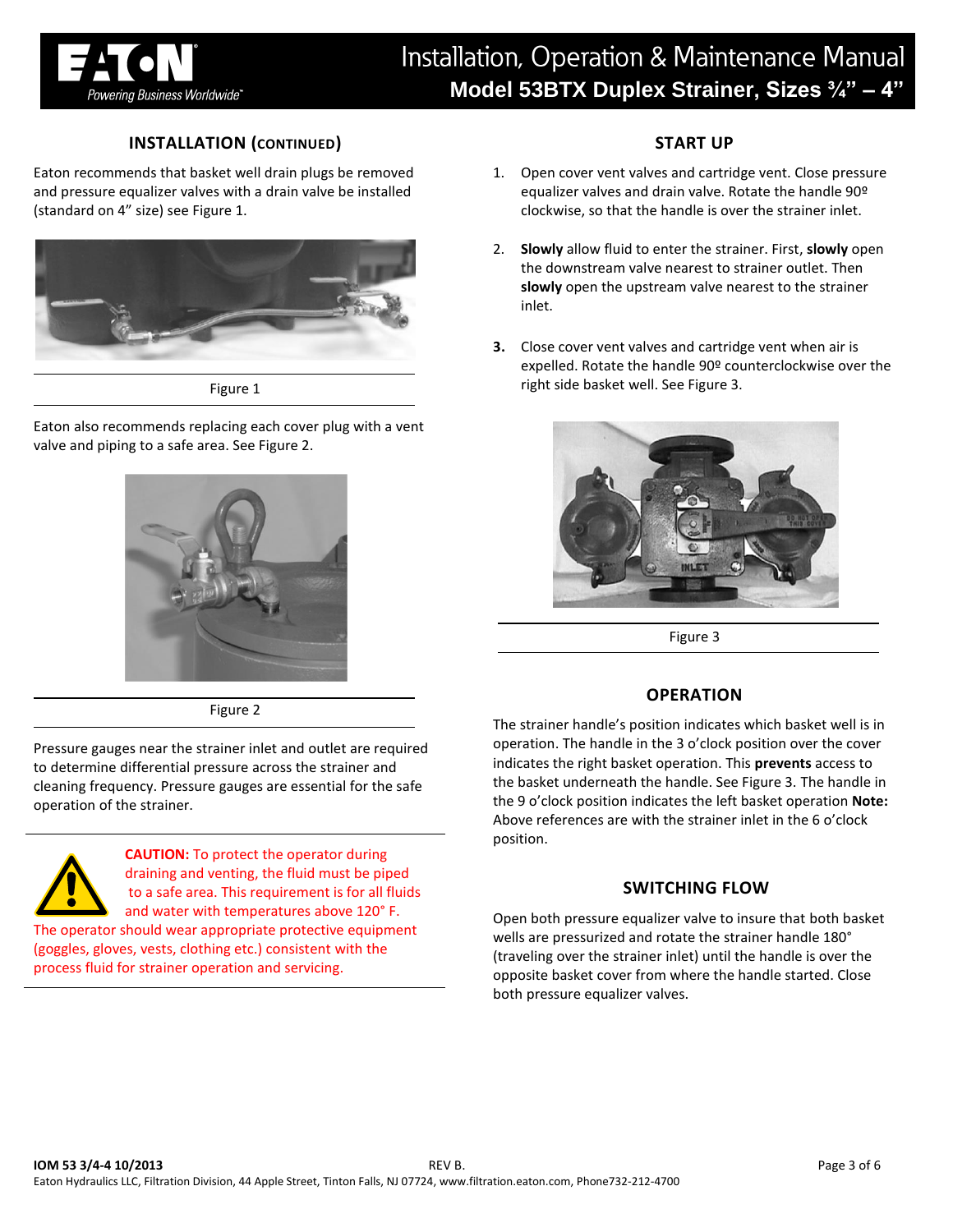

## **BASKET REMOVAL AND CLEANING**

A differential pressure increase of **5 psi** across the strainer indicates that the basket in operation is full of debris and needs to be removed and cleaned.



**CAUTION:** To prevent damage to the baskets, DO NOT permit the differential pressure across the strainer to exceed 20 psi.

- 1. Transfer flow from the basket well in operation to the opposite basket well. Refer to **Switching Flow**. Open the drain valve.
- 2. To service the basket well, slowly open the cover vent and drain or pressure equalizer valve (if installed). This relieves the pressure and drains the fluid in that basket well.
- 3. When pressure is relieved and fluid drained, open the basket well cover by turning the eye nuts counterclockwise to end of studs. Lift cover up by the tabs until cover is free of basket well and rotate cover counterclockwise, clearing the basket well.
- 4. Remove the debris-laden basket. Invert the basket and wash out the debris. Direct a stream of air or water from the exterior of the basket to the interior. Note: Do not permit the basket debris to dry, as it would be difficult to remove and clean the basket. Inspect basket at each cleaning for holes or tears. Replace as needed with genuine Eaton strainer baskets.

#### **BASKET REPLACEMENT**

- 1. Place the cleaned or new basket into the basket well. Be sure basket handle is sufficiently high to be compressed by the cover. Refer to **Receiving, Handling, and Inspection**. Inspect cover O-ring and sealing surface. Clean sealing surface and replace O-ring as necessary. Reseat the cover. Refer to **Receiving, Handling and Inspection**.
- 2. Close drain valve and open pressure equalizer and cover vent valves of basket well just serviced. Open the pressureequalizing valve of the basket well in operation filling the serviced basket well with fluid. Then close cover vent valve when air is expelled. Next, close both pressure equalizing valves.

## **SHUT DOWN**

- 1. Slowly close the pipeline valves upstream and downstream from the duplex strainer. Make sure these valves are tightly closed.
- 2. To relieve fluid pressure in the strainer, first open the drain valve. Then slowly open the pressure equalizer and cover vent valves.
- 3. Proceed to clean and inspect each basket. Inspect the strainer to insure there is no standing fluid.

#### **RECOMMENDED SPARE PARTS**

- 2 Strainer Baskets
- 2 Cover O-rings
- 4 Stem O-rings \*\*
- 2 Cartridge O-rings\*\*
- 4 Seals\*\*
- 4 Seats \*\*

\*\* Only supplied in a "#53 sealing kit"

When ordering spare parts, be sure to specify all nameplate data as well as description and quantity of parts.

Always use genuine Eaton replacement parts for guaranteed fit and performance.

Visit our web site, filtration.eaton.com for information about the different types of Eaton Duplex Basket Strainers.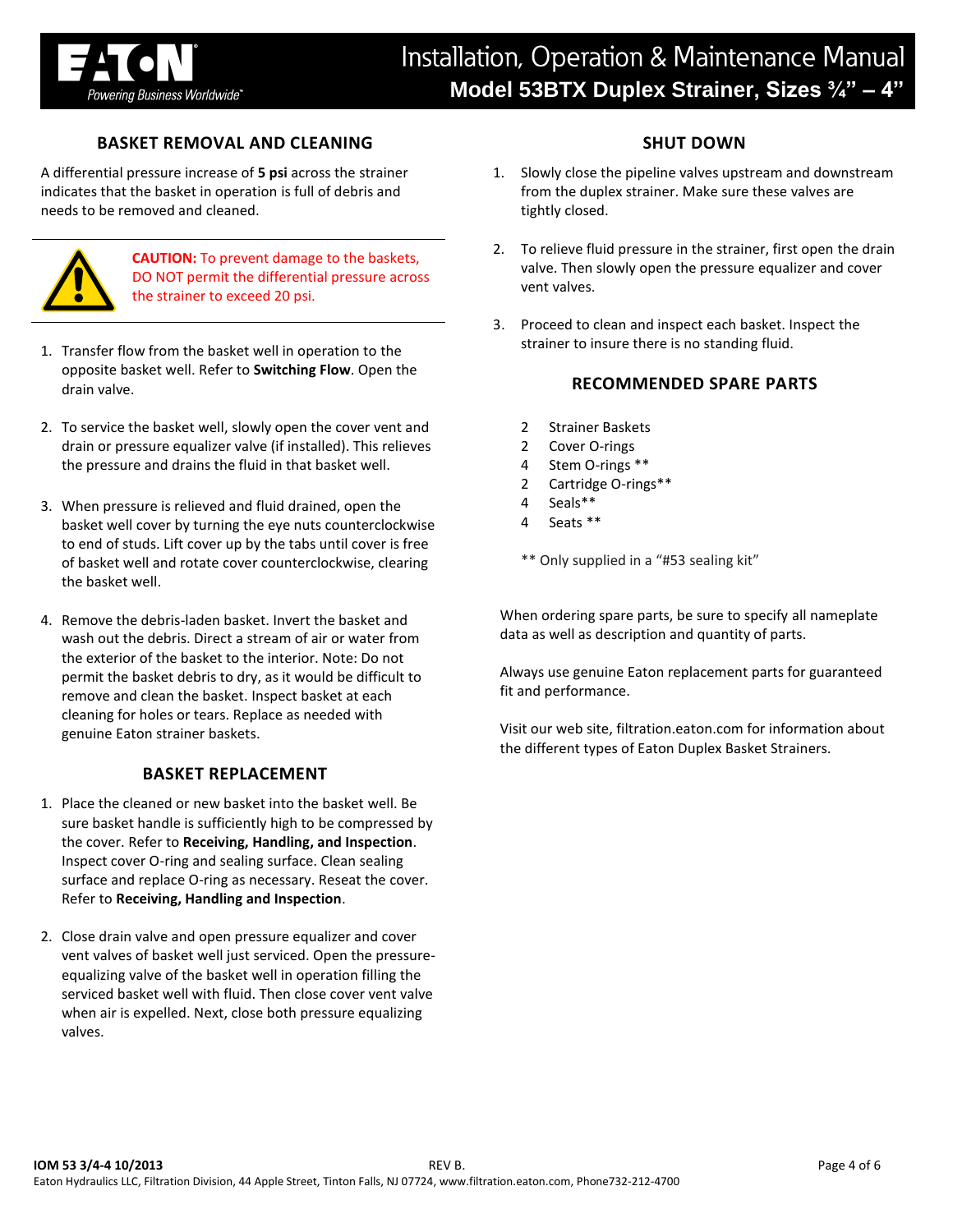



## **PARTS LIST FOR EATON MODEL 53BTX**

#### **Item Description**

- 1. Duplex Strainer Body
- 2. Strainer Basket (2) \*
- 3. Basket Cover (2)
- 4. Cartridge
- 5. Stud (4)
- 6. Eye Nut (4)
- 7. Pipe Plug (2)
- 9. Pipe Plug (2)
- 10. Washer
- 11. Stem Retainer
- 12. Cap Screw
- 13. Cap Screw (4)
- 14. Cap Screw
- 15. Vent Valve
- 16. Pin
- 17. Handle
- 18. Cap Screw
- 19. O-Ring, Cover
- 20. O-Ring, Stem (4) \*
- 21. O-Ring, Cartridge (2) \*
- 22. Seal (4) \*
- 23. Seat (4) \*
- 24. Ball (2)
- 25. Stem, Top
- 26. Stem, Middle

#### \* Recommended Spare Parts List

| Item   | <b>Description</b>    |
|--------|-----------------------|
| 2      | Strainer Basket (2)   |
| 19     | O-Ring, Cover (2)     |
| $20**$ | O-Ring, Stem (4)      |
| $21**$ | O-Ring, Cartridge (2) |
| 22**   | Seal $(4)$            |
| 23**   | Seat (4)              |
|        |                       |

\*\* Only supplied in a "#53 sealing kit"

#### **Diverter Cartridge Maintenance**

The Diverter Cartridge assembly is maintenance free. No initial or operational servicing is required. In the event that the cartridge O-rings, stem O-rings, seats, or seals need replacement, Sealing Kits are available for strainer sizes:  $\frac{3}{4}$ " – 1",  $\frac{1}{4}$ " –  $\frac{1}{2}$ ",  $\frac{2}{1}$  –  $\frac{2}{2}$ ", 3" and 4."